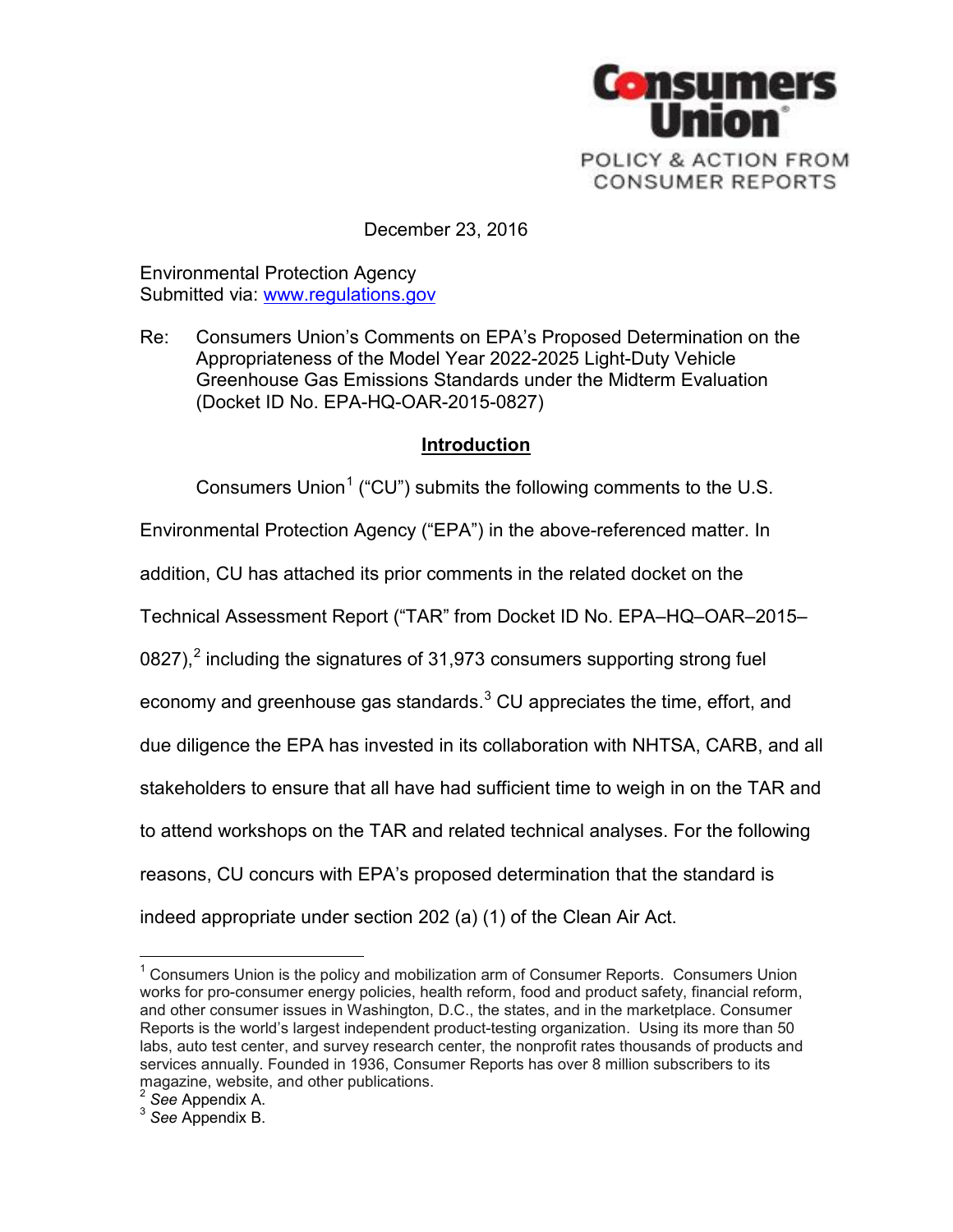As CU noted in its comments on the Draft TAR, "Gradual improvements to fuel economy and emission standards are part of a practical and tested program to reduce fuel consumption, improve the vehicle fleet, and save consumers trillions of dollars in fuel costs. Automakers have developed the technology to make better, safer, and more efficient vehicles, and the agencies should push forward in setting and implementing the standards to continue this progress."

#### **Comments**

# 1. Fuel Economy Standards Are Still Cost-effective and Provide Net Savings to Consumers.

The purpose of the "mid-term review" of the standards for MY 2022-2025 is to ascertain if the agencies' assumptions about technology and costs are still accurate and reasonable, now that several years have passed since the standards were set in 2012. The latest data, as identified in the EPA technical support document, show that many of the technologies EPA anticipated as likely pathways to compliance in 2012 are now cheaper, more effective, and more widely used than was assumed in its 2012 projections. In fact, there are additional cost-effective technologies, such as continuously variable transmissions (CVTs) and Atkinson-cycle engines, that EPA did not include it its initial analysis, but are widely deployed in the current fleet. EPA has included the most recent data on technology cost and availability, as well as sales trends in its updated analysis.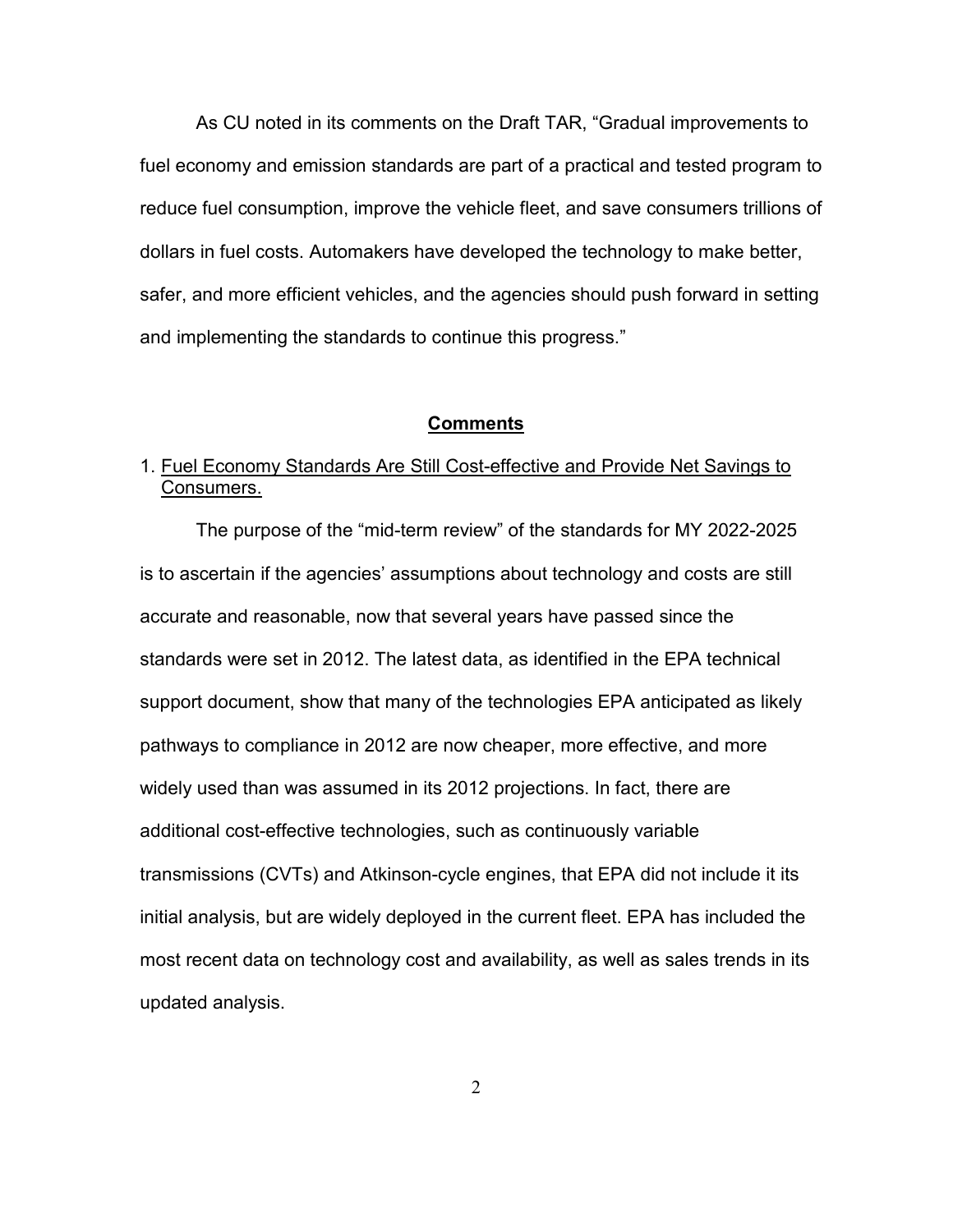EPA also conducted robust sensitivity analysis that showed the range of costs has also shifted downward. Therefore, compliance with the standards is likely to cost less than originally anticipated. Using EPA and NHTSA's updated technology costs, Consumers Union analyzed the net consumer benefits, even factoring in today's low gas prices. While current low gas prices dampen the savings compared to 2012 calculations, car buyers will still enjoy significant net savings over the life of their vehicle. $4$  And for the vast majority of car buyers who finance their vehicle, consumers will begin saving in the very first month of ownership, because the savings on fuel are greater than the additional loan amount to cover the added fuel-efficient technology.

## 2. Fuel Economy Is the Number One Attribute for Which Vehicle Owners See the Most Room for Improvement

In a nationally representative survey published in June 2016, Consumers Union found that fuel economy is the number one attribute vehicle owners would like to see improved.<sup>[5](#page-2-1)</sup> Fuel economy topped the list of attributes that American drivers think have the most room for improvement, beating out: purchase price, connectivity, range, vehicle comfort, passenger room, safety, cargo space, reliability, horsepower, vehicle size, off-road capability, style, and handling. This finding was consistent regardless of vehicle type and across low- to moderate-

<span id="page-2-0"></span><sup>4</sup> *See* Appendix C for full analysis of consumer savings, which can also be found here: http://consumersunion.org/wp-content/uploads/2016/09/Fueling-Savings-Consumer-Savingsfrom-CAFE-2025.pdf.<br><sup>5</sup> See Appendix D for the full survey report.

<span id="page-2-1"></span>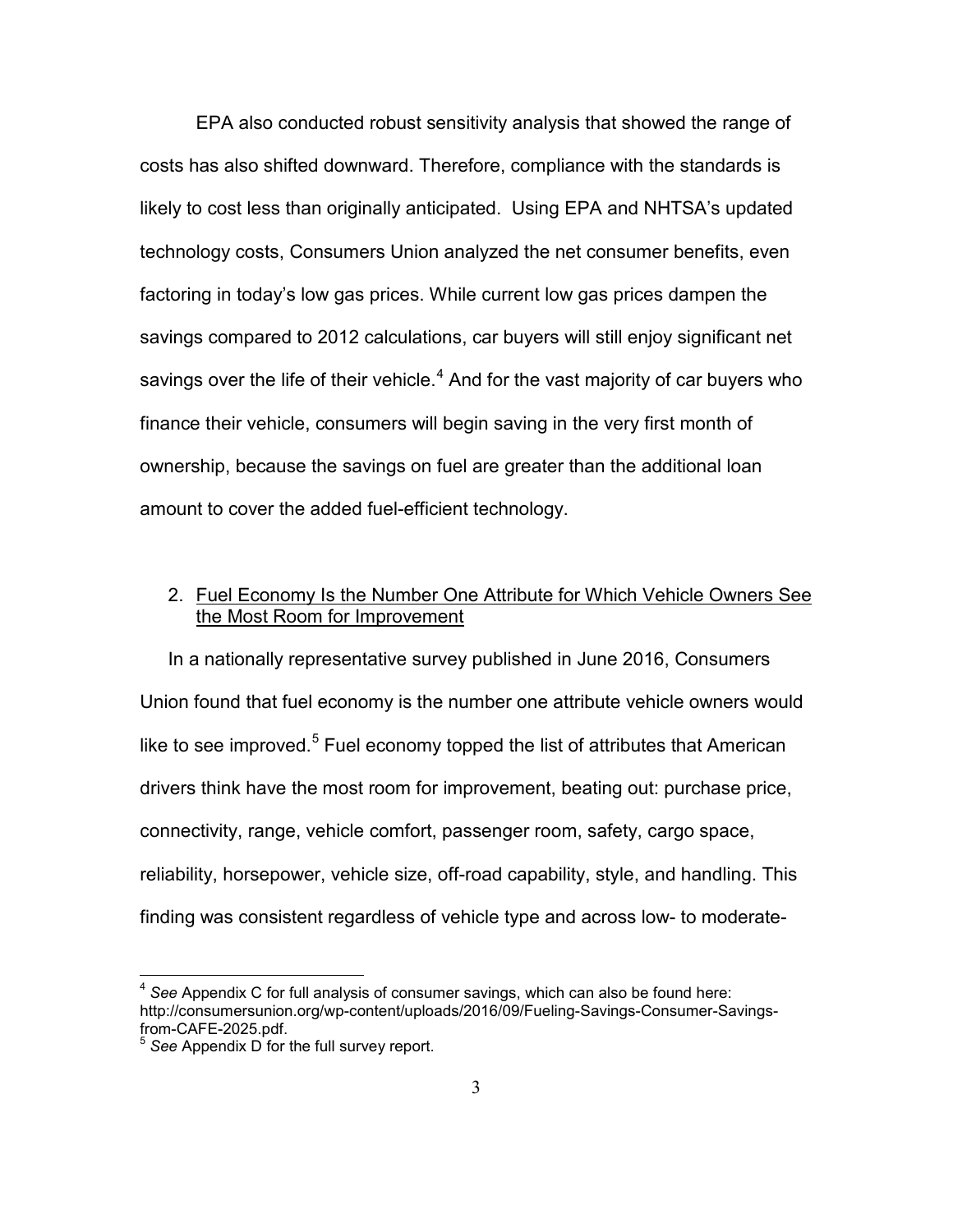income vehicle owners. Every segment based on consumers' current vehicle type (small, midsize, large, and pickup truck) identified fuel economy as the number-one attribute that needs improvement, as well as all household income segments under \$100,000.

# 3. Fuel Economy Standards Enjoy Strong Public Support

In the same nationally representative survey published in June 2016,

Consumers Union also found strong majority support for robust fuel economy

standards.<sup>[6](#page-3-0)</sup> Highlights from the survey include:

- 76% of American adults agreed that increasing average fuel economy from 25 miles per gallon today to 40 miles per gallon by 2025 is a worthwhile goal.
- 79% of American adults agreed that making larger vehicles, such as SUVs or trucks, more fuel-efficient is important.
- 60% of American adults are willing to pay extra for a more fuelefficient vehicle if they can recover the additional cost through fuel savings within 5 years.
- The auto brands perceived as the best overall were also those perceived as the best in delivering fuel economy.
- Compared to their current vehicles, over half (53%) of adult American drivers expect better fuel economy with their next car purchase.

<span id="page-3-0"></span><sup>6</sup> *Ibid.*  $\overline{a}$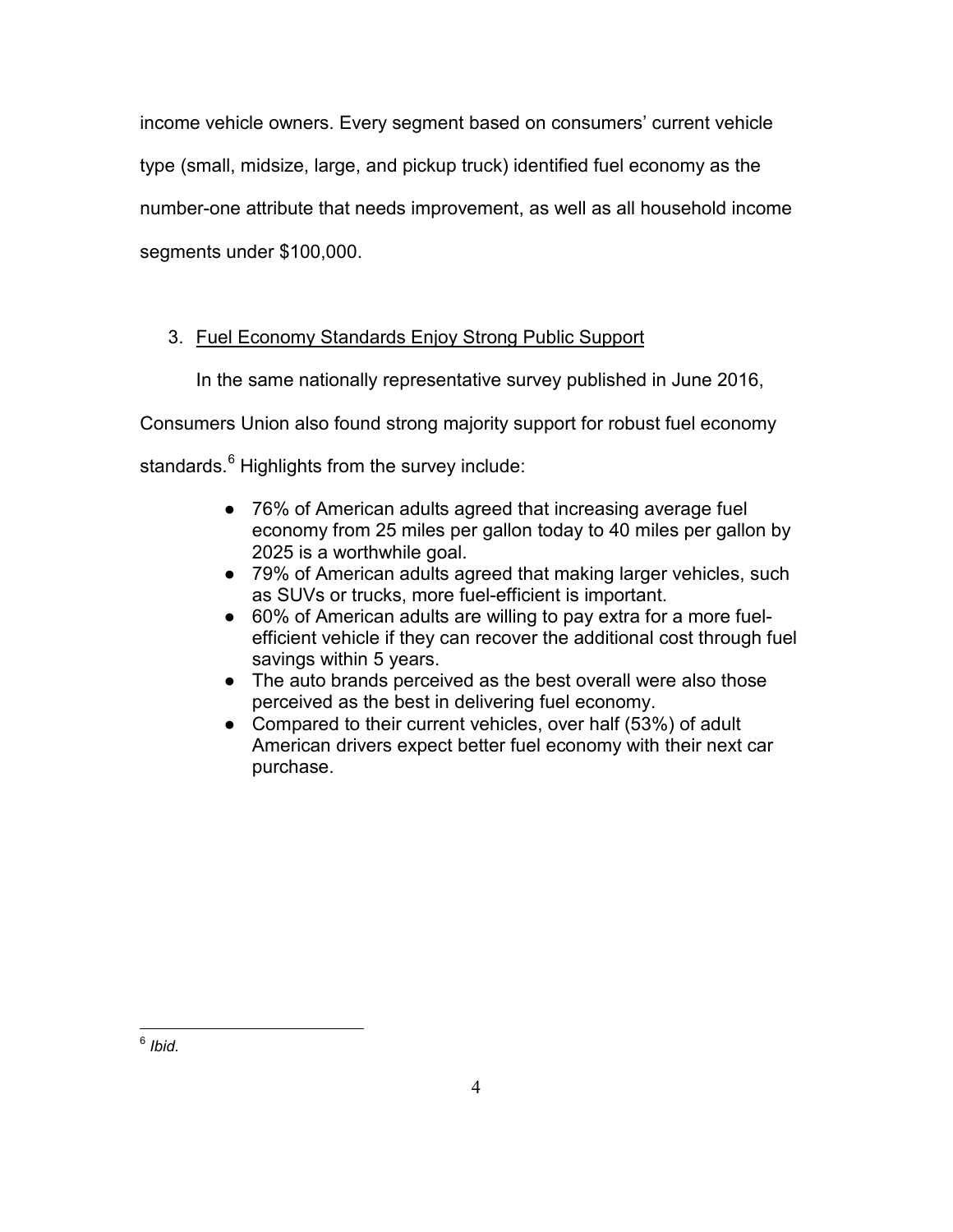

### Expected change in fuel economy with next vehicle purchase

A majority of consumers expect their next vehicle to get better fuel economy, even if they expect to buy an SUV.<sup>[7](#page-4-0)</sup> Footprint-based fuel economy standards encourage automakers to design and sell vehicles that have better fuel economy across vehicle size and class. This trend aligns with consumer preferences for better fuel economy in SUVs and trucks. In 2016, there are dozens of SUVs and trucks that get in the mid- to high-20s miles per gallon overall, many of them nonhybrids. In 2006, there were only a handful of SUVs and trucks that broke into the 20s for overall miles per gallon, and most of them *were* hybrids. Vehicle selection, variety of powertrains, and consumer choice will continue to expand as the standards continue to steadily rise.

<span id="page-4-0"></span><sup>7</sup> *See* Appendix D, p. 6.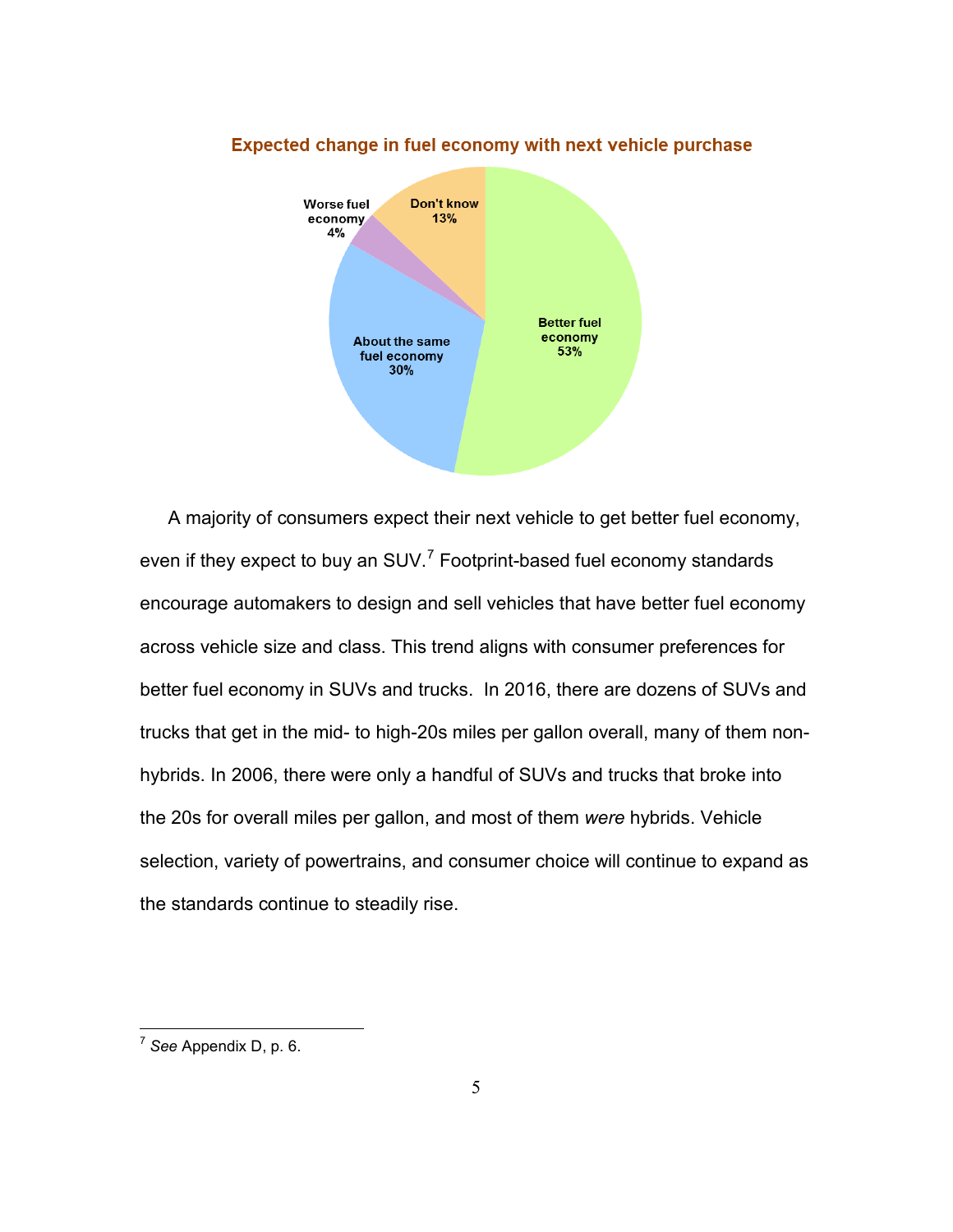#### 4. Higher Fuel Economy Is Correlated With Higher Owner Satisfaction

As another measure of consumer interest and benefits from better fuel economy, Consumers Union investigated the relationship between fuel economy and owner satisfaction and provided the details of this analysis in its comments on the TAR. $^8$  $^8$  The results of the two-part analysis showed that when holding other factors constant, higher fuel efficiency is positively associated with higher owner satisfaction in almost all cases.<sup>[9](#page-5-1)</sup>

Although many additional factors determine owner satisfaction, the analysis evaluated the relationship between owner satisfaction and the following vehicle attributes: fuel economy, acceleration, horsepower, mechanical problems, CR's road-test score, and CR's tested price. All six attributes examined in the first analysis show significant association with owner satisfaction for cars and SUVs. Fuel economy was second only to mechanical problems in the strength of the association with higher owner satisfaction. The dataset for this analysis included vehicles from model years 2012-2015, and so it includes many fuel-efficient technologies and designs that were identified in the joint TAR. While the analysis does not break out individual technologies, it seems clear that consumer welfare is likely improved from the shift to greater fuel efficiency.

<span id="page-5-0"></span> $8$  See Appendix E for the full analysis, which can also be found here:

<span id="page-5-1"></span>http://consumersunion.org/wp-content/uploads/2016/06/CU-Owner-Satisfaction-MPG-Report.pdf.<br><sup>9</sup> *Ibid.*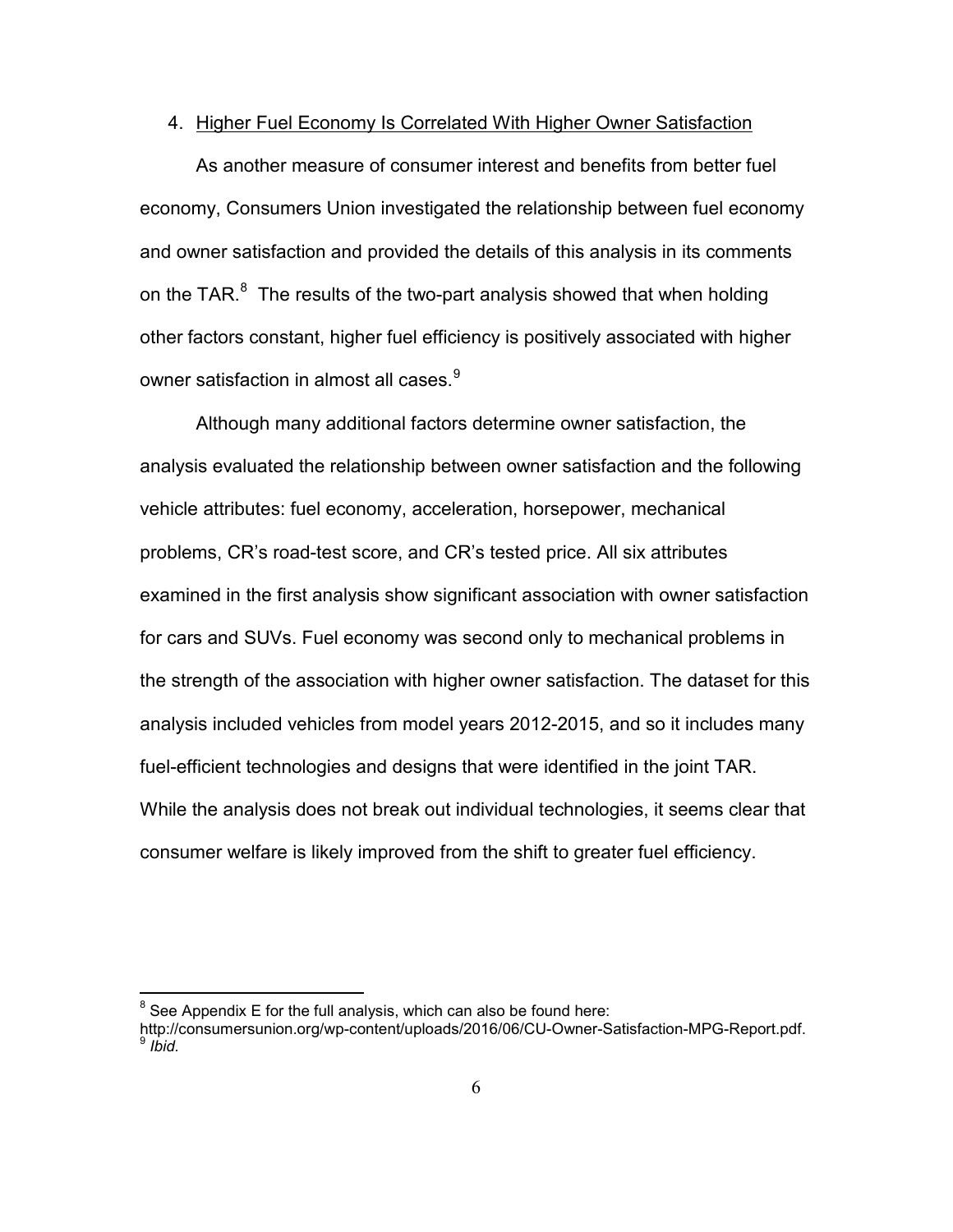5. Fuel Economy Standards Are Unlikely to Have Negative Effects on Lowand Moderate-Income Car Buyers

As the Consumer Expenditure Survey (CES) survey shows, and as noted in EPA's Technical Support Document (TSD) for its proposed determination, new car buyers are overwhelmingly from households in the highest income quintile. Most consumers buy in the used vehicle market (nearly 70% of vehicle sales), especially consumers in households in the two lowest quintiles for income.



Source: CES data 2016

In fact, low- to moderate-income households spend more on gasoline than they do on vehicles, as shown by the CES survey data above and as noted in EPA's TSD. Also noted in the proposed determination, used vehicle buyers benefit from the depreciation of new vehicles, which reduces the cost of fuel economy technologies. Even as average new car prices have been increasing slightly, used car prices have been steady or decreasing in real terms. The University of Tennessee study cited in EPA's proposed determination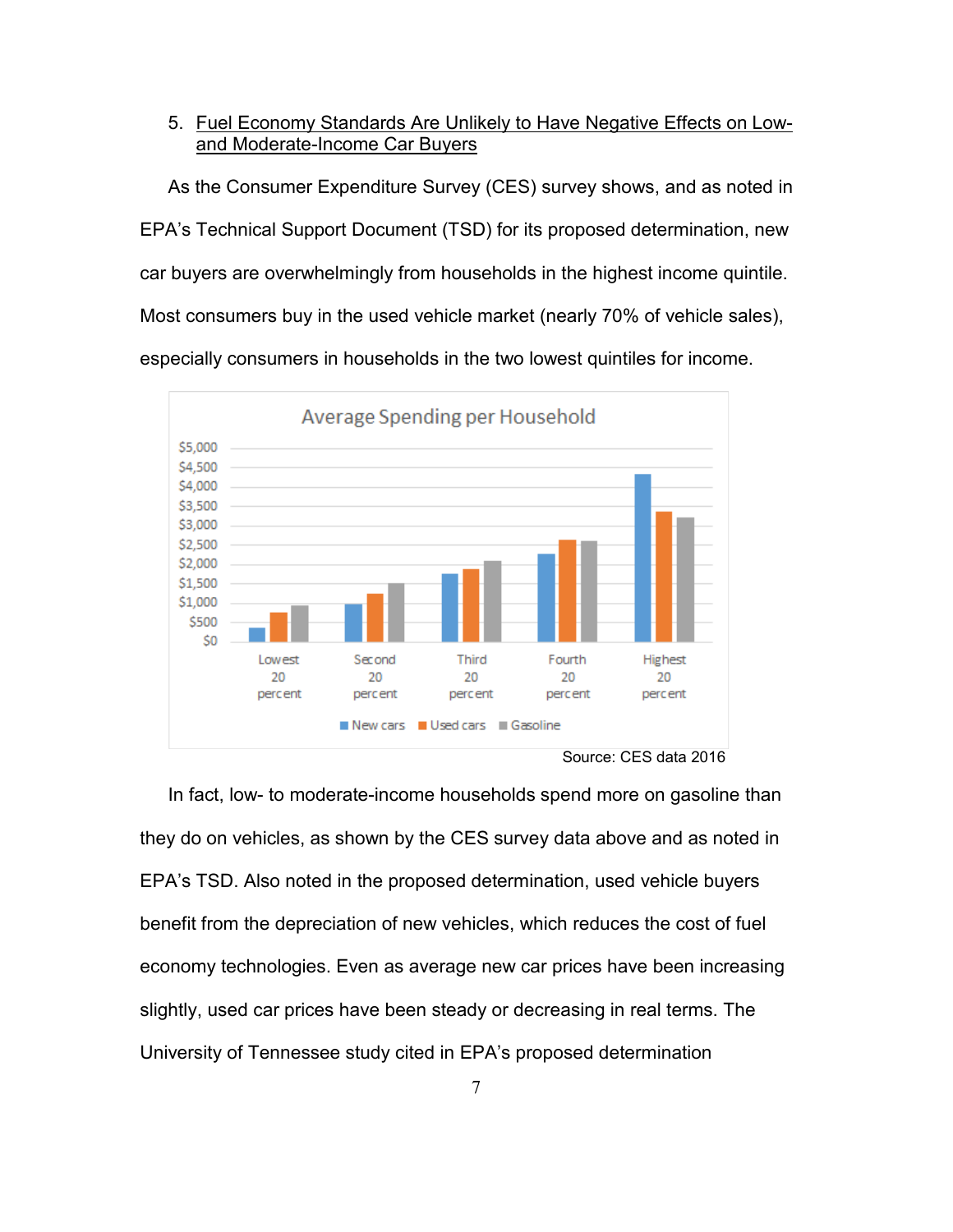demonstrates that used vehicles depreciate faster than the decrease in vehicle miles travelled, meaning that the fuel savings will be greater than the added cost of fuel efficient technology, even after accounting for the fact that vehicles are driven fewer miles as they age. By lowering fuel costs for new and used vehicle buyers alike, fuel economy standards actually deliver higher-than-average net benefits to low- and moderate-income households.

Based on these demographic vehicle buying trends, the main impacts of fuel economy standards would be felt in the used vehicle market. Fortunately, while the new vehicle market has tracked slightly above inflation over the last two decades, used vehicles have actually become cheaper, even as they have benefited from fleet-wide improvements to safety, fuel economy, performance, and other attributes. Fuel economy in particular has been improving since 2012, and both new and used vehicle sales have been at or near record highs. However, there has been only a small increase in real new vehicle prices (largely driven by a trend toward larger vehicles), and there has been a small *decrease* in real used car prices since that time.

8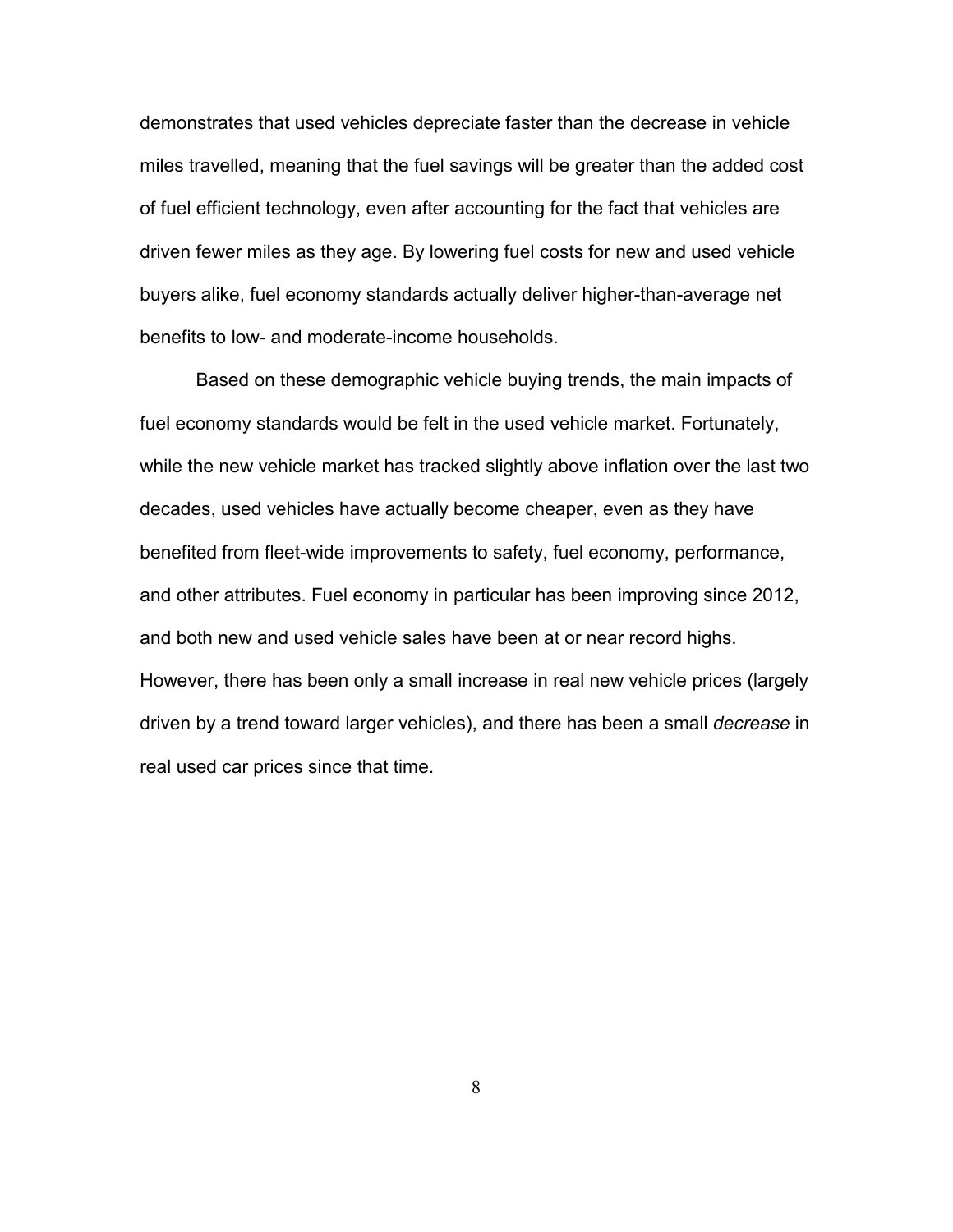

**Historical Price Trends for New and Used Vehicles and Gasoline**

While automaker sales volumes do depend to some extent on the "affordability" of their offerings, automaker behavior and rudimentary microeconomic theory would suggest that maximizing sales volume is not automakers' goal. Rather, it is maximizing profits. And since the Great Recession, profits have been stellar for many automakers. Automakers are happy to add expense and cost to vehicles when it increases their own bottom line, but they seem resistant to commit to disseminating technology when it benefits consumers' pocketbooks. Therefore, any such arguments from the

Source: Federal Reserve Bank of St. Louis. All indices re-indexed to 1997=100.